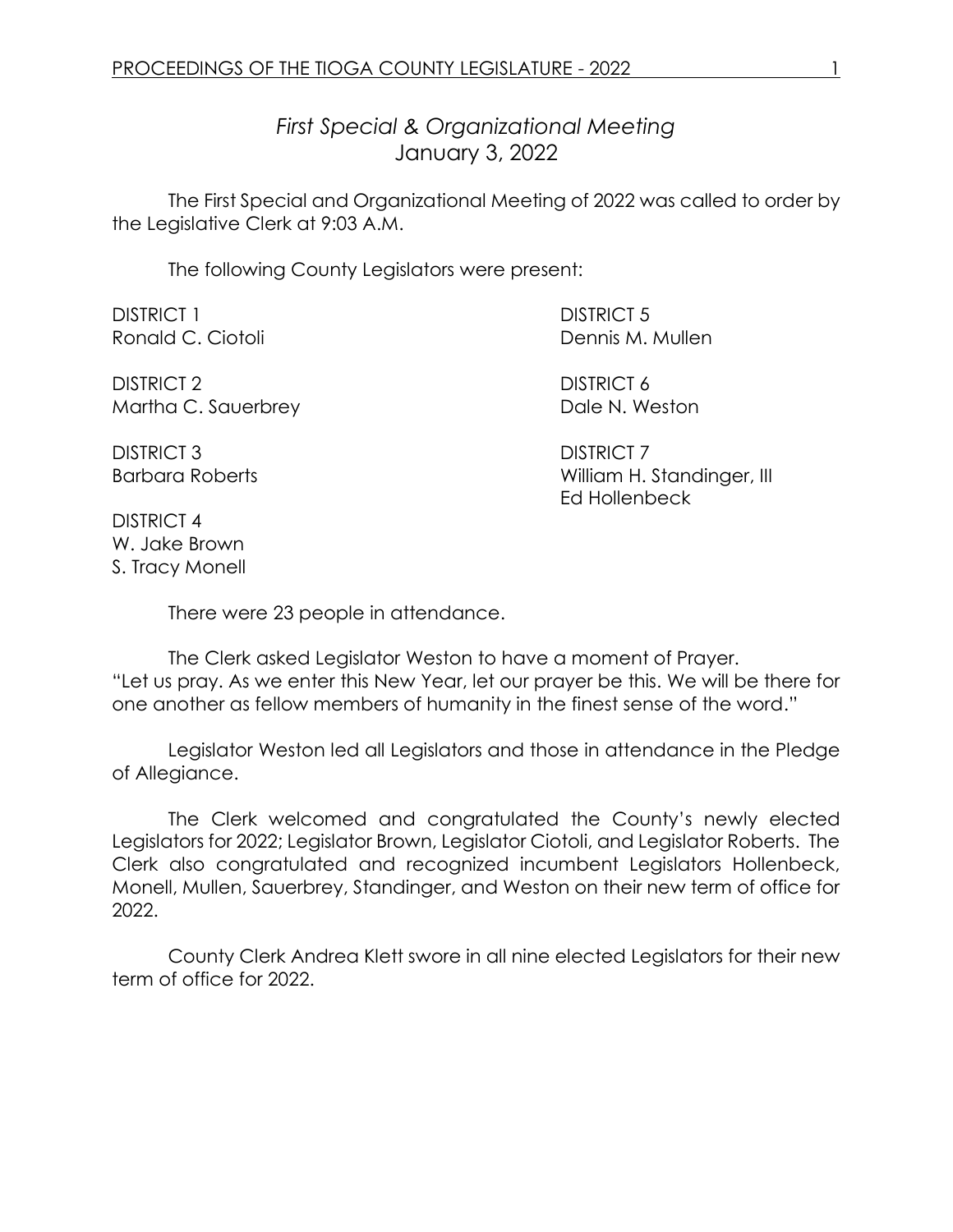The Clerk recognized and congratulated incumbent County Treasurer McFadden, District Attorney Martin, and newly elected Coroner Lewis on their new four-year term of office for 2022.

County Clerk Andrea Klett swore in County Treasurer McFadden and District Attorney Martin for their new four-year term of office commencing January 1, 2022 – December 31, 2025. Coroner Keith Lewis was unable to attend and will be sworn-in on a later date with County Clerk Klett.

The Clerk announced the first order of business for the Legislature was the election of Chair of the Legislature for 2022 for a one-year term. Legislator Hollenbeck nominated Legislator Sauerbrey, seconded by Legislator Mullen. Legislator Monell moved to close the nominations, seconded by Legislator Hollenbeck. On roll call vote, all members voted Aye, the Clerk cast one ballot, and Legislator Sauerbrey was appointed Chair of the Tioga County Legislature for a one-year term for 2022.

County Clerk Andrea Klett swore in Legislator Sauerbrey as Chair of the Tioga County Legislature for 2022.

Legislative Chair Sauerbrey presided over the remainder of the meeting.

Legislative Chair Sauerbrey spoke. "First of all, I am deeply honored to be elected as Chair of the Tioga County Legislature. Running a government is really important and I am very proud of the work that we have done and I am looking forward to working with our three new Legislators. I am believing that 2022 will be a much better year, that we will get over this pandemic and we can move into the future. I am really looking forward to making some positive changes for the future. Again, I thank you for your support."

The Legislative Chair announced the next order of business is the nominations for First Deputy Chair for a one-year term. Legislator Mullen nominated Legislator Hollenbeck, seconded by Legislator Monell. Legislator Monell moved to close the nominations, seconded by Legislator Hollenbeck. On roll call vote, all members voted Aye, the Legislative Chair cast one ballot, and Legislator Hollenbeck was appointed First Deputy Chair of the Tioga County Legislature for a one-year term for 2022.

The Legislative Chair called for nominations for Second Deputy Chair for a one-year term. Legislator Standinger nominated Legislator Weston, seconded by Legislator Mullen. Legislator Mullen moved to close the nominations, seconded by Legislator Hollenbeck. On roll call vote, all members voted Aye, the Chair cast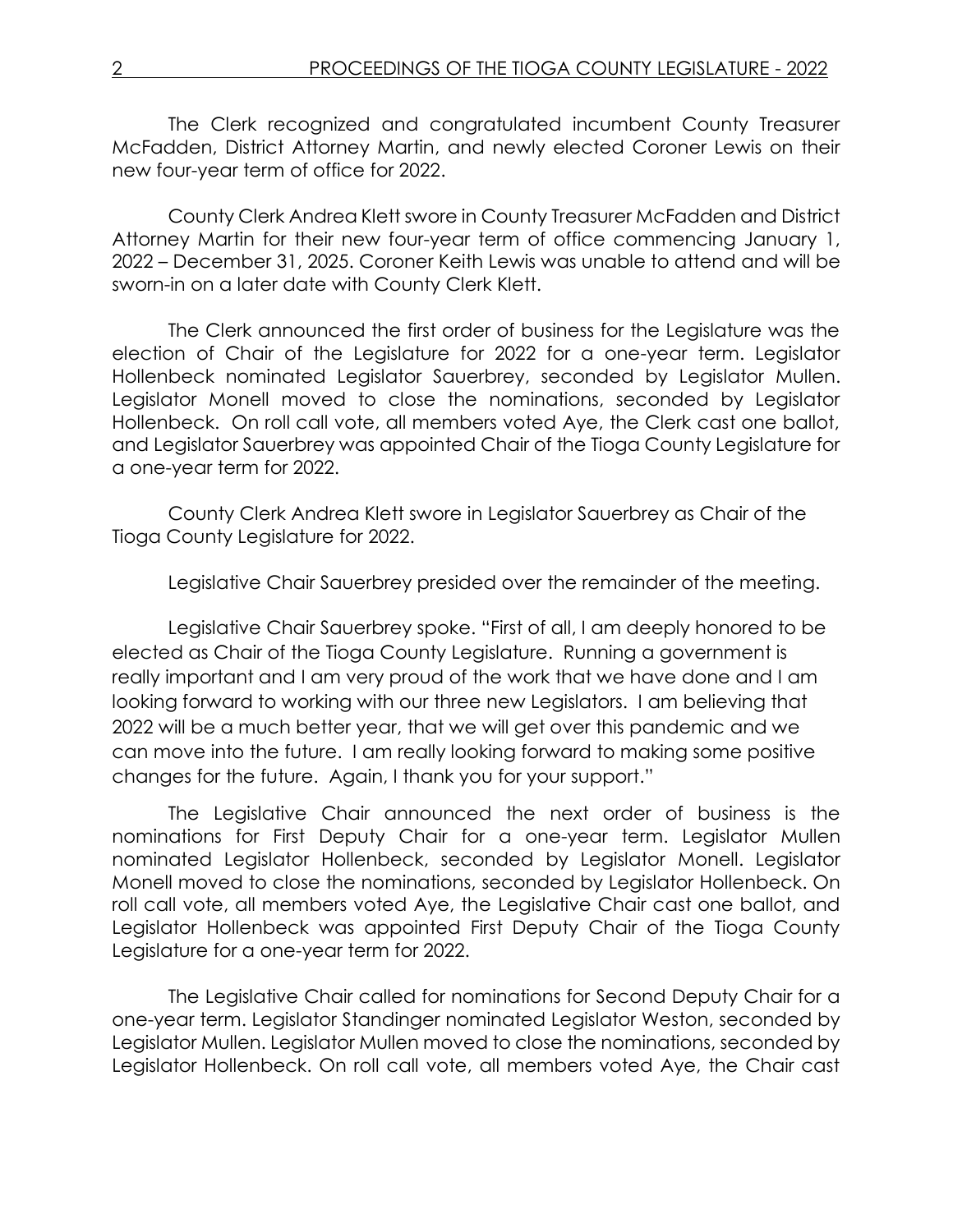one ballot, and Legislator Weston was appointed Second Deputy Chair of the Tioga County Legislature for a one-year term for 2022.

County Clerk Andrea Klett swore in Legislators Hollenbeck and Weston as First and Second Deputy Chairs of the Tioga County Legislature for 2022.

The Legislative Chair called for nominations for County Attorney. Legislator Monell nominated Peter DeWind, seconded by Legislator Mullen. Legislator Hollenbeck moved to close the nominations, seconded by Legislator Mullen. On roll call vote, all Legislators voted for Peter DeWind as County Attorney, the Legislative Chair cast one ballot, and Peter DeWind was appointed County Attorney for a four-year term commencing January 1, 2022 – December 31, 2025.

The Legislative Chair called for nominations for Legislative Clerk. Legislator Weston nominated Cathy Haskell, seconded by Legislator Hollenbeck. Legislator Mullen moved to close the nominations, seconded by Legislator Monell. On roll call vote, all Legislators voted for Cathy Haskell as Legislative Clerk, the Legislative Chair cast one ballot, and Cathy Haskell was appointed Legislative Clerk for a four-year term commencing January 1, 2022 – December 31, 2025.

The Legislative Chair called for nominations for Budget Officer. Legislator Monell nominated Jackson Bailey, seconded by Legislator Hollenbeck. Legislator Mullen moved to close the nominations, seconded by Legislator Monell. On roll call vote, all Legislators voted for Jackson Bailey as Budget Officer, the Legislative Chair cast one ballot, and Jackson Bailey was appointed Budget Officer for a four-year term commencing January 1, 2022 – December 31, 2025.

The Legislative Chair called for nominations for Public Defender. Legislator Monell nominated George Awad, seconded by Legislator Mullen. Legislator Hollenbeck moved to close the nominations, seconded by Legislator Monell. On roll call vote, all Legislators voted for George Awad as Public Defender, the Legislative Chair cast one ballot, and George Awad was appointed Public Defender for a four-year term commencing January 1, 2022 – December 31, 2025.

County Clerk Andrea Klett swore in Peter DeWind, County Attorney, Cathy Haskell, Legislative Clerk, and Jackson Bailey, Budget Officer for their new four-year term of office commencing January 1, 2022 – December 31, 2025. Public Defender George Awad was unable to attend today's meeting, however, prior arrangements were made and County Clerk Klett swore in George Awad, Public Defender, prior to today's meeting for his four-year term commencing January 1, 2022 – December 31, 2025.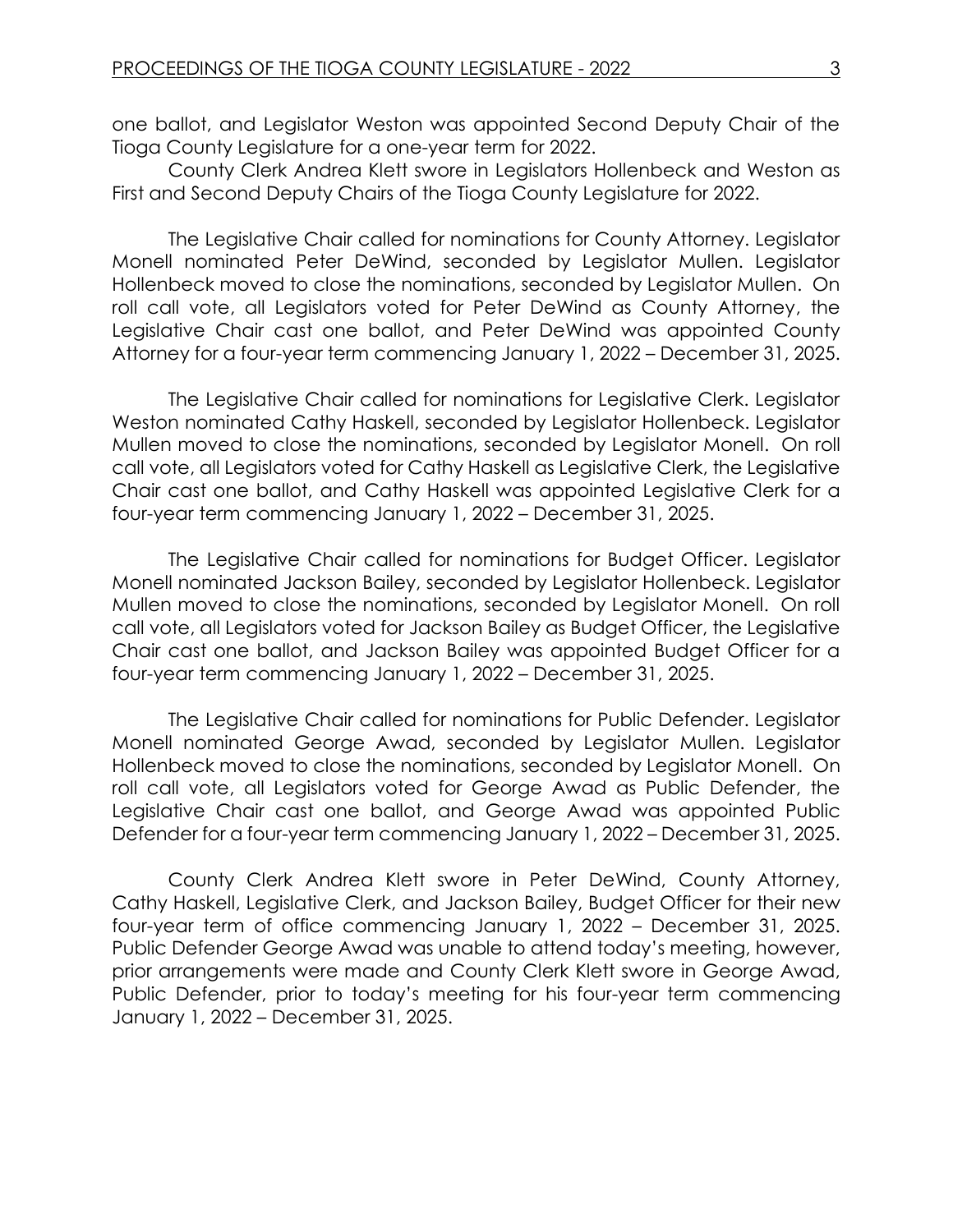The Legislative Chair called for nominations for Public Information Officer. Legislator Monell nominated Legislative Chair Sauerbrey, seconded by Legislator Hollenbeck. Legislator Hollenbeck moved to close the nominations, seconded by Legislator Roberts. On roll call vote, all Legislators voted for Legislative Chair Sauerbrey to serve as Public Information Officer, the Chair cast one ballot, and Legislative Chair Sauerbrey was appointed Public Information Officer for a oneyear term for 2022.

The Legislative Chair called for nominations for Republican Majority Leader. Legislator Weston nominated Legislator Standinger, seconded by Legislator Mullen. Legislator Hollenbeck moved to close the nominations, seconded by Legislator Monell. On roll call vote, all Legislators voted for Legislator Standinger to serve as Republican Majority Leader, the Chair cast one ballot, and Legislator Standinger was appointed Republican Majority Leader for a one-year term for 2022.

Chair Sauerbrey announced the following Standing Committees for 2022:

## *STANDING COMMITTEES OF THE COUNTY LEGISLATURE OF THE COUNTY OF TIOGA FOR 2022*

|                                                                                                          | Chairman          |                   |              |                   |
|----------------------------------------------------------------------------------------------------------|-------------------|-------------------|--------------|-------------------|
| 1. Administrative Services<br>(County Clerk, Historian,<br><b>Real Property, Veterans,</b><br>Elections) | Ciotoli           | Standinger        | <b>Brown</b> | <b>Hollenbeck</b> |
| 2. Economic Development/<br>Planning/Tourism/<br><b>Agriculture</b>                                      | <b>Roberts</b>    | Ciotoli           | Mullen       | Weston            |
| 3. Finance/Legal & Safety                                                                                | <b>Monell</b>     | All Legislators   |              |                   |
| 4. Information Technology                                                                                | <b>Brown</b>      | Ciotoli           | Monell       | Mullen            |
| 5. Legislative Worksessions/<br>Legislative Support                                                      | Sauerbrey         | All Legislators   |              |                   |
| 6. Health & Human Services                                                                               | <b>Standinger</b> | <b>Brown</b>      | Monell       | Mullen            |
| 7. Public Safety/Probation & DWI                                                                         | <b>Mullen</b>     | <b>Hollenbeck</b> | Roberts      | Standinger        |
| <b>8. Public Works/Capital Projects</b>                                                                  | Weston            | Standinger        | Roberts      | Ciotoli           |
| 9. Personnel/ADA/Right to Know                                                                           | <b>Hollenbeck</b> | <b>Brown</b>      | Monell       | Weston            |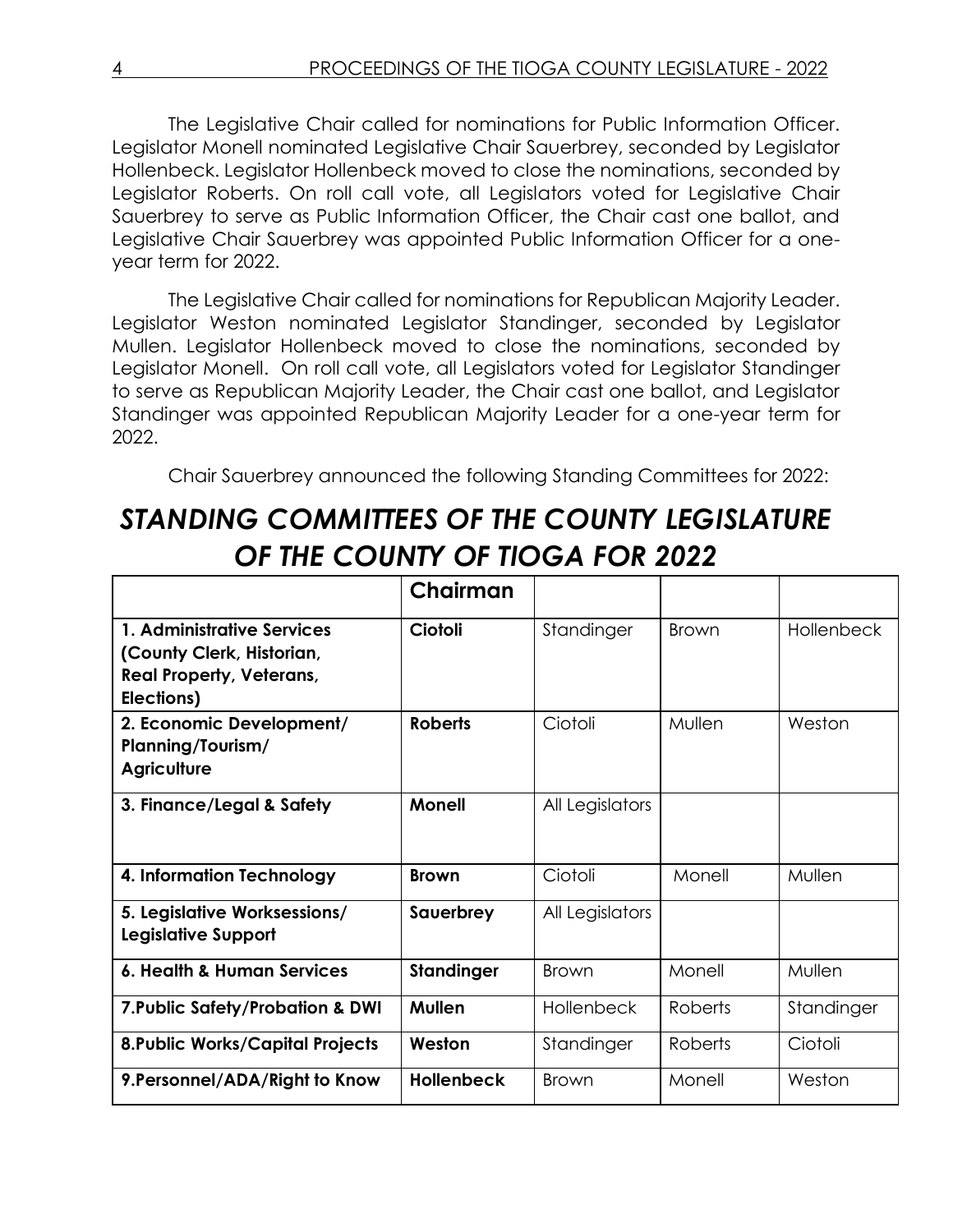Chair Sauerbrey asked if there were any disclosures to be made.

Legislator Weston stated, "I have no disclosures."

Legislator Brown stated, "I am currently employed at Lockheed Martin and I have filed a conflict of interest document with my employer. They did approve this at the beginning of December."

Legislator Ciotoli stated, "I have no disclosures."

Legislator Hollenbeck stated, "I have no disclosures."

Legislator Monell stated, "I have no disclosures."

Legislator Mullen stated, "I have no disclosures."

Legislator Roberts stated, "I have no disclosures."

Legislator Sauerbrey stated, "I have no disclosures."

Legislator Standinger stated, "I have no disclosures."

Legislator Weston moved for the adoption of the following resolution, seconded by Legislator Monell.

REFERRED TO: LEGISLATIVE WORKSESSION

RESOLUTION NO. 1-22 *TRIPS AUTHORIZED*

RESOLVED: That the Chair and the Clerk of the County Legislature, the County Attorney, and County Legislators be, and they hereby are, authorized to make such trips as their duties may require and that their actual and necessary expenses for travel, meals and lodging incurred on such trips be a County charge.

ROLL CALL VOTE Yes – Legislators Weston, Brown, Ciotoli, Hollenbeck, Monell, Mullen, Roberts, Sauerbrey, Standinger.

No – None.

Absent – None.

RESOLUTION ADOPTED.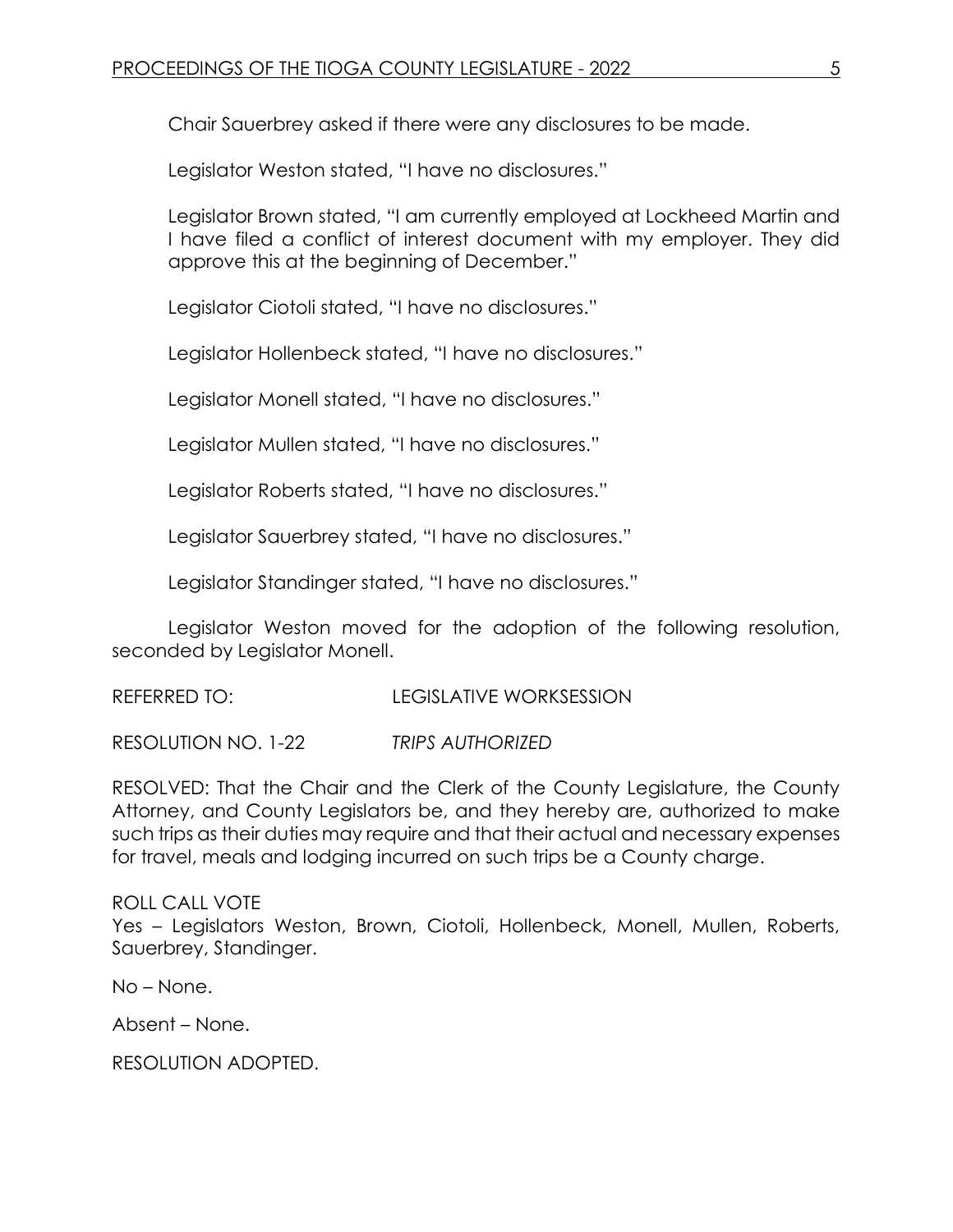Legislator Monell moved for the adoption of the following resolution, seconded by Legislator Mullen.

| REFERRED TO: | <b>FINANCE/LEGAL COMMITTEE</b> |  |
|--------------|--------------------------------|--|
|              |                                |  |

RESOLUTION NO. 2-22 *DESIGNATION OF OFFICIAL DEPOSITORIES*

RESOLVED: That, pursuant to the powers vested in this Legislature by Section 212 of the County Law, as amended, the following Banks within New York State be, and they hereby are designated as depositories for the deposit of all monies received by the County Treasurer, to an amount not to exceed the sum set opposite the name of each Bank as follows:

| JP Morgan Chase Bank                  | \$30,000,000 |
|---------------------------------------|--------------|
| Chemung Canal Trust Company           | \$30,000,000 |
| Community Bank, N.A.                  | \$30,000,000 |
| Key Bank Corporation                  | \$30,000,000 |
| M&T Bank                              | \$30,000,000 |
| Tioga State Bank                      | \$30,000,000 |
| National Bank and Trust Company, N.A. | \$30,000,000 |
| M&T Securities, Inc.                  | \$30,000,000 |

## ROLL CALL VOTE

Yes – Legislators Weston, Brown, Ciotoli, Hollenbeck, Monell, Mullen, Roberts, Sauerbrey, Standinger.

No – None.

Absent – None.

RESOLUTION ADOPTED.

Legislator Mullen moved for the adoption of the following resolution, seconded by Legislator Monell.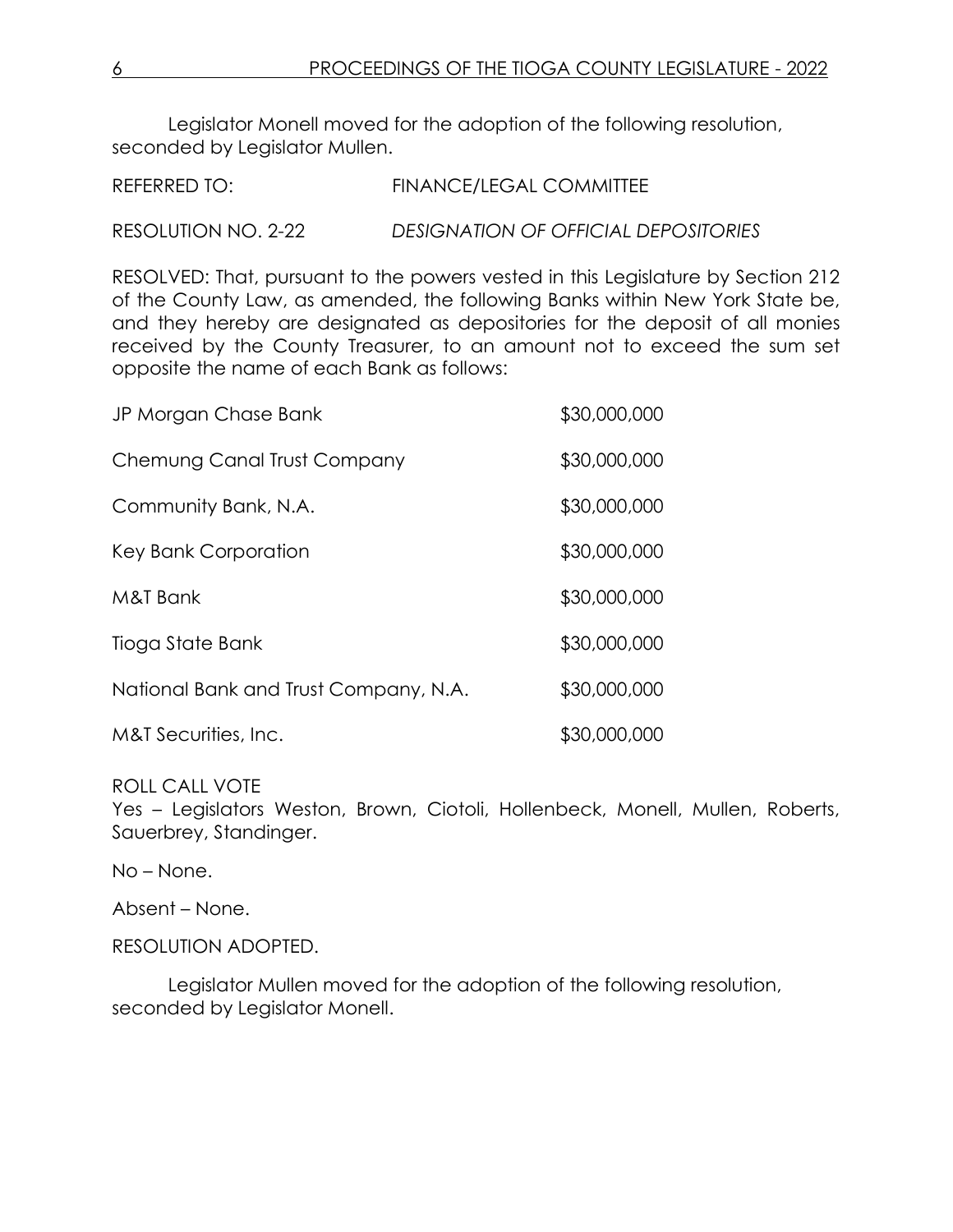REFERRED TO: LEGISLATIVE WORKSESSION

RESOLUTION NO. 3-22 *DESIGNATE OFFICIAL NEWSPAPERS*

RESOLVED: That the Tioga County Courier and the Morning Times are hereby designated official newspapers for the publication of all local laws, notices and other matters required by law to be published pursuant to County Law  $\delta$ 214, Subd. 2; and be it further

RESOLVED: That the Press and Sun Bulletin, a daily newspaper, is hereby designated as the official newspaper for purposes of publishing all local laws, notices and other matters required by law to be published at such times that there is insufficient time to publish in the above two newspapers.

ROLL CALL VOTE

Yes – Legislators Weston, Brown, Ciotoli, Hollenbeck, Monell, Mullen, Roberts, Sauerbrey, Standinger.

No – None.

Absent – None.

RESOLUTION ADOPTED.

Legislator Monell moved for the adoption of the following resolution, seconded by Legislator Hollenbeck.

REFERRED TO: LEGISLATIVE WORKSESSION

RESOLUTION NO. 4-22 *DESIGNATION OF NEWSPAPER FOR REPUBLICAN PARTY*

RESOLVED: That the Morning Times is hereby designated as the newspaper published in the County of Tioga for the Republican Party to publish the Election notices issued by the Secretary of State, and to publish the official canvass pursuant to County Law 214, Subd. 1.

## ROLL CALL VOTE

Yes – Legislators Weston, Brown, Ciotoli, Hollenbeck, Monell, Mullen, Roberts, Sauerbrey, Standinger.

No – None.

Absent – None.

RESOLUTION ADOPTED.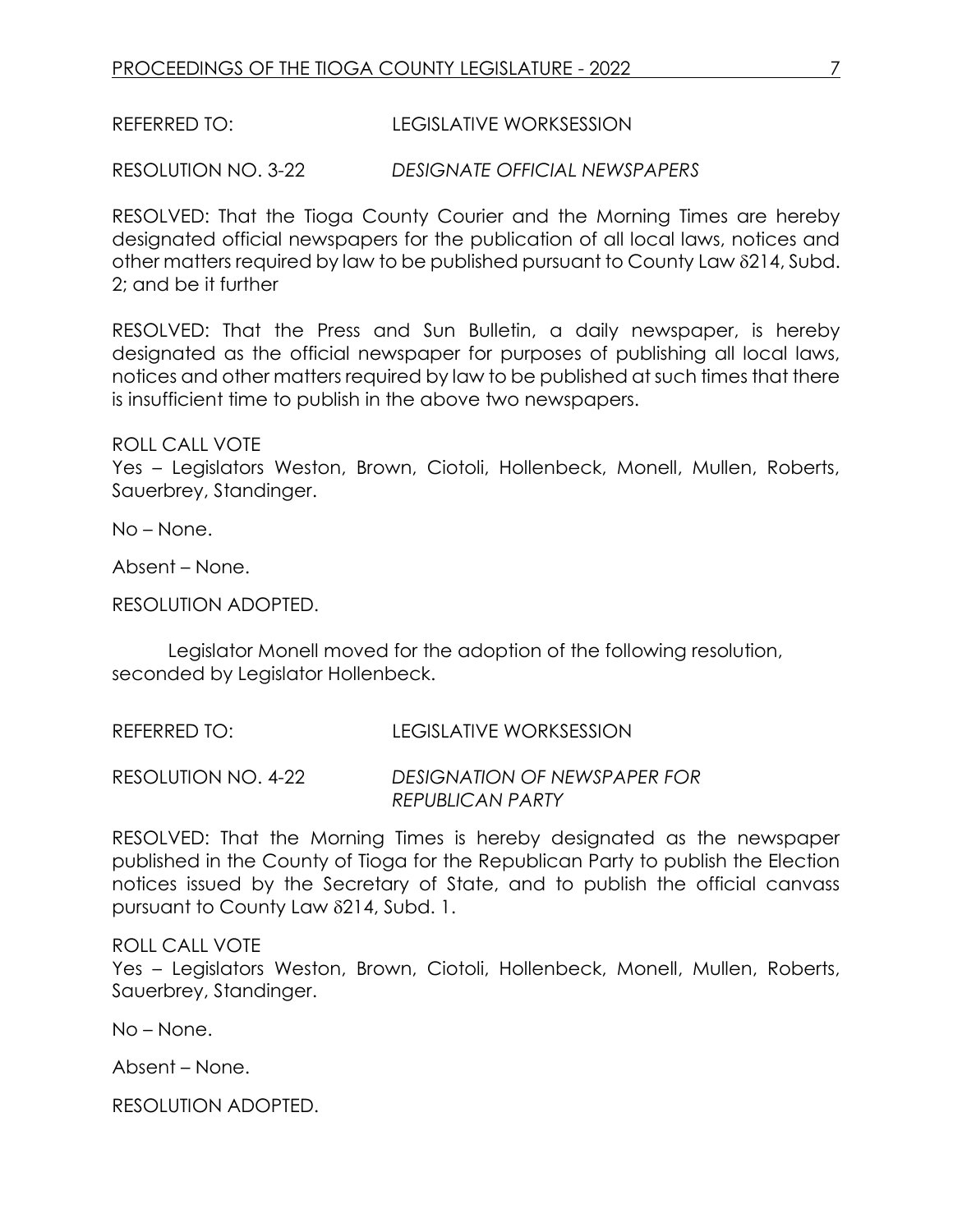Legislator Mullen moved for the adoption of the following resolution, seconded by Legislator Monell.

| REFERRED TO:        | LEGISLATIVE WORKSESSION                          |
|---------------------|--------------------------------------------------|
| RESOLUTION NO. 5-22 | DESIGNATION OF NEWSPAPER FOR<br>DEMOCRATIC PARTY |

RESOLVED: That the Tioga County Courier is hereby designated as the newspaper published in the County of Tioga for the Democratic Party to publish the Election notices issued by the Secretary of State, and to publish the official canvass pursuant to County Law 214, Subd. 1.

ROLL CALL VOTE

Yes – Legislators Weston, Brown, Ciotoli, Hollenbeck, Monell, Mullen, Roberts, Sauerbrey, Standinger.

No – None.

Absent – None.

RESOLUTION ADOPTED.

Legislator Mullen moved for the adoption of the following resolution, seconded by Legislator Monell.

REFERRED TO: LEGISLATIVE WORKSESSION

RESOLUTION NO. 6-22 *SET SALARY OF CHAIR*

RESOLVED: That the salary of the Chair of the Tioga County Legislature be set at \$50,000.00 per year, which includes the salary received as County Legislator of \$11,851.00 and an additional \$38,149.00 to serve as Chair.

Legislator Mullen spoke. "This was discussed last year and I am very pleased that the Legislature, including the three newly retired Legislators, decided this position be remunerated for the amount of work that has been done and historically been done, especially by Chair Sauerbrey. I really appreciate all your hard work over the last couple years and I am glad we were able to do something for you because it was sinful before, in my opinion, for the number of hours you put in. Not many people know how many hours Marte actually works. It's insane. Thank you."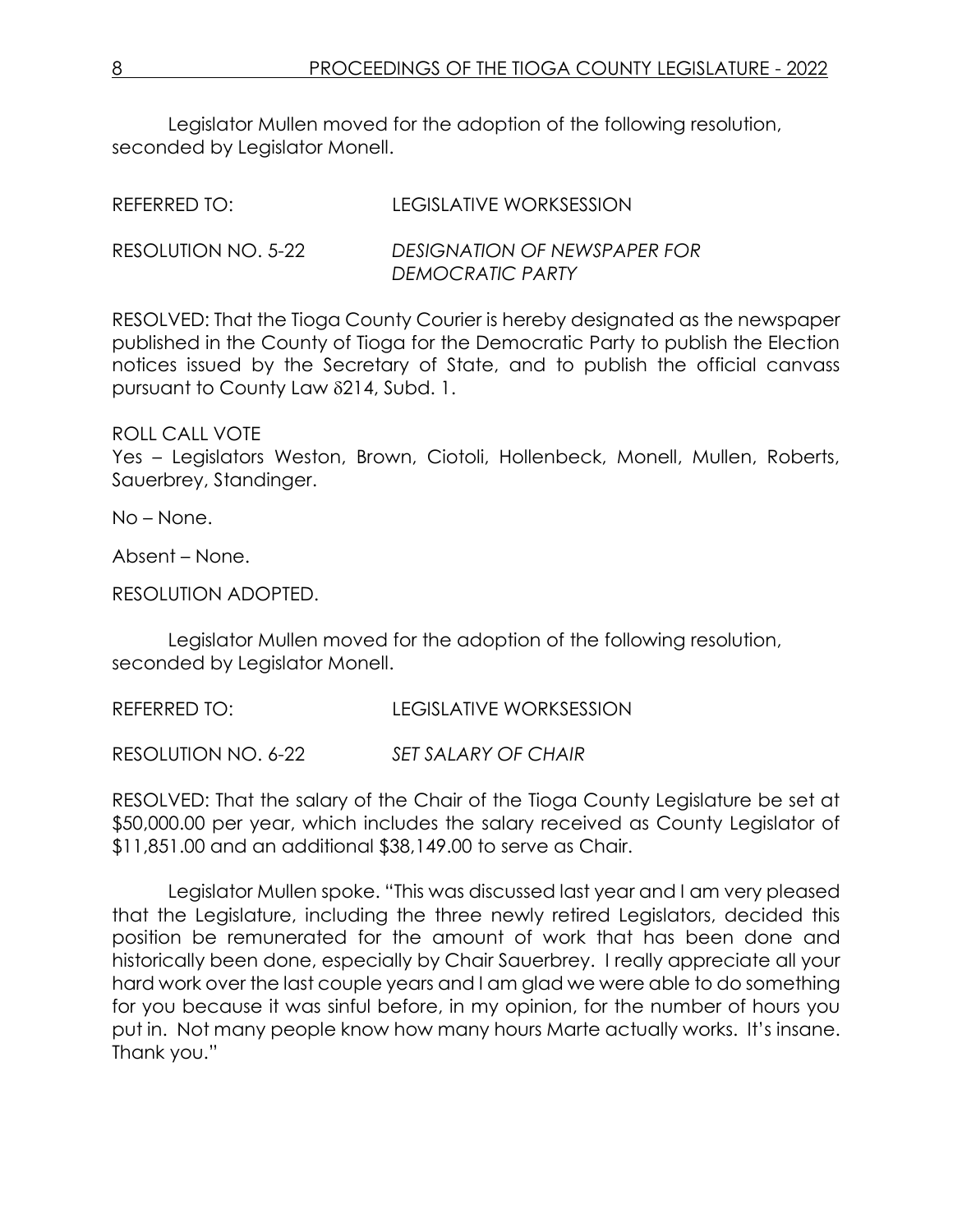ROLL CALL VOTE

Yes – Legislators Weston, Brown, Ciotoli, Hollenbeck, Monell, Mullen, Roberts, Sauerbrey, Standinger.

No – None.

Absent – None.

RESOLUTION ADOPTED.

Legislator Monell moved for the adoption of the following resolution, seconded by Legislator Roberts.

| REFERRED TO:        | LEGISLATIVE WORKSESSION                  |
|---------------------|------------------------------------------|
| RESOLUTION NO. 7-22 | FIX DATES AND TIMES OF                   |
|                     | <b>TIOGA COUNTY LEGISLATIVE MEETINGS</b> |

RESOLVED: That the Tioga County Legislature during 2022 shall meet regularly in the Edward D. Hubbard Auditorium of the Ronald E. Dougherty County Office Building, 56 Main Street, Owego, New York at 12:00 P.M. on the Tuesday following Committees which are held during the first full work week of the month.

ROLL CALL VOTE

Yes – Legislators Weston, Brown, Ciotoli, Hollenbeck, Monell, Mullen, Roberts, Sauerbrey, Standinger.

No – None.

Absent – None.

RESOLUTION ADOPTED.

Legislator Mullen moved for the adoption of the following resolution, seconded by Legislator Monell.

REFERRED TO: LEGISLATIVE WORKSESSION

RESOLUTION NO. 8-22 *ANNUAL REVIEW OF PROCUREMENT POLICY*

WHEREAS: General Municipal Law §104-b requires an annual review of Tioga County's procurement policy and procedures; now therefore be it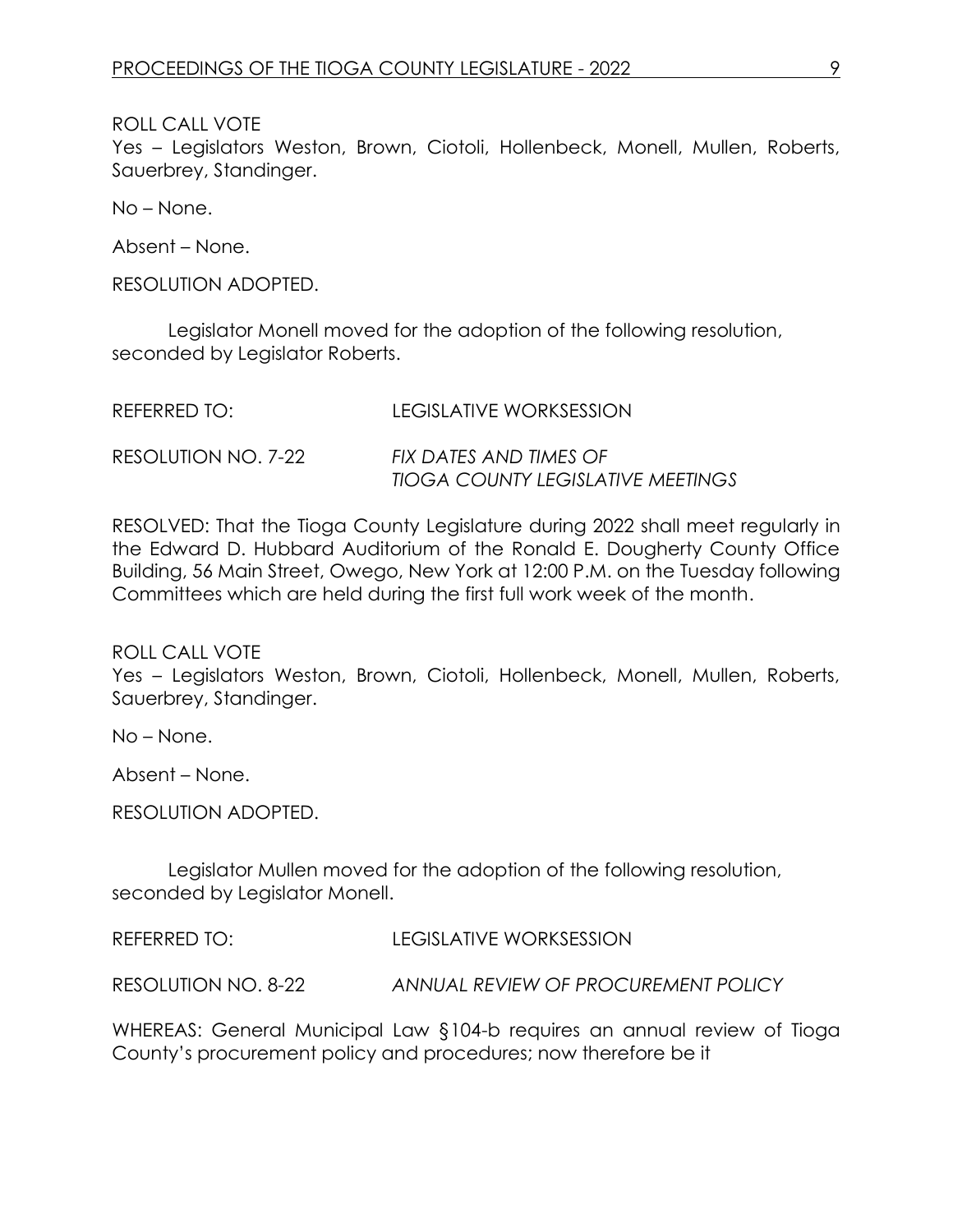RESOLVED: That the Tioga County Legislature affirms its annual review of its Procurement Policy.

ROLL CALL VOTE

Yes – Legislators Weston, Brown, Ciotoli, Hollenbeck, Monell, Mullen, Roberts, Sauerbrey, Standinger.

No – None.

Absent – None.

RESOLUTION ADOPTED.

Legislator Mullen moved for the adoption of the following resolution, seconded by Legislator Standinger.

| REFERRED TO:        | LEGISLATIVE WORKSESSION                                            |
|---------------------|--------------------------------------------------------------------|
| RESOLUTION NO. 9-22 | APPOINT DIRECTORS<br><b>SOIL &amp; WATER CONSERVATION DISTRICT</b> |

RESOLVED: That Legislators Dale Weston and Tracy Monell are hereby appointed Directors of the Tioga County Soil and Water Conservation District for a one-year term on January 1, 2022 through December 31, 2022.

ROLL CALL VOTE Yes – Legislators Weston, Brown, Ciotoli, Hollenbeck, Monell, Mullen, Roberts, Sauerbrey, Standinger.

No – None.

Absent – None.

RESOLUTION ADOPTED.

Legislator Monell moved for the adoption of the following resolution, seconded by Legislator Hollenbeck.

REFERRED TO: LEGISLATIVE WORKSESSION

RESOLUTION NO. 10-22 *APPOINT COUNTY AUDITOR AND DEPUTY COUNTY AUDITOR*